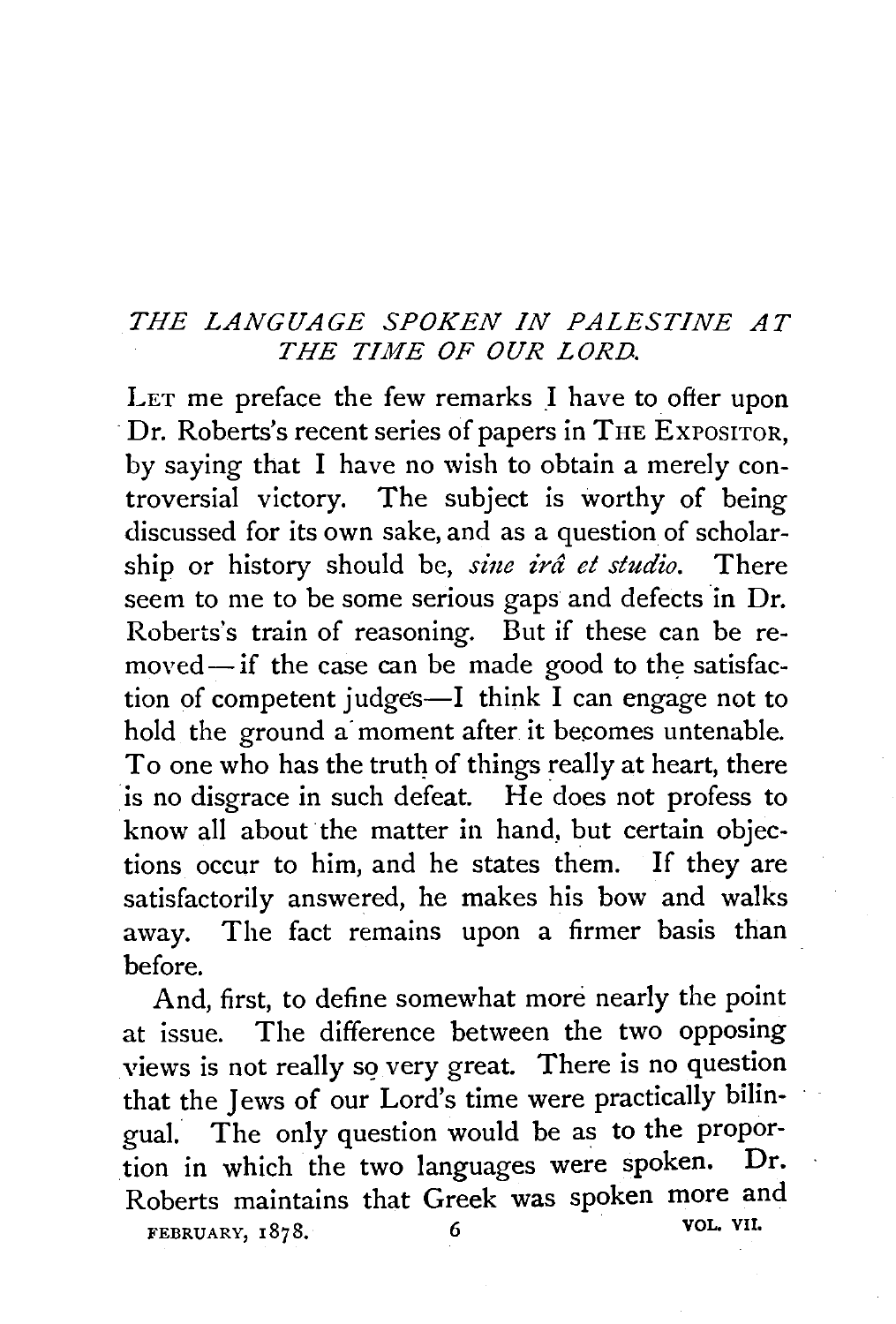Aramaic less, and that our Lord Himself habitually spoke Greek and occasionally Aramaic. I should only wish to invert the qualifying expressions in this statement, and to say that Aramaic was spoken more and Greek less, and that our Lord used Aramaic habitually and Greek only occasionally.

No fairly well-read scholar would deny that Greek was largely spoken in Palestine at the time of our Lord. Greek was the language of universal intercommunication, just as, and even more than, Latin was in the Middle Ages. Many nations owned it as a second tongue. There are several causes which made it specially prevalent in Palestine. One main cause would be commerce. The Jews were, then as now, and at home as well as abroad, a very active commercial people. In Galilee especially, which was then densely populated and much better cultivated than it is at present, a thriving trade was driven in corn and oil with Phœnicia and Syria. This trade brought wealth, and wealth brought luxury, and luxury again encouraged trade: imports naturally balanced exports. Thus arose a large commercial class, who in their dealings with the foreigner would naturally speak Greek. Another cause, equally important, would be the constant intercourse with foreign Jews, occasioned by their coming up to attend the great religious feasts. To such an extent was this carried that, at the last Passover before the outbreak ot the war, the number of people in Jerusalem is said to have reached the almost incredible total of three millions. Many of these would not be able to speak Aramaic. Hence both in Jerusalem itself, and in the main roads which led to it, especially from the west, Greek would be spoken. There were also permanent synagogues in Jerusalem for the use of these foreign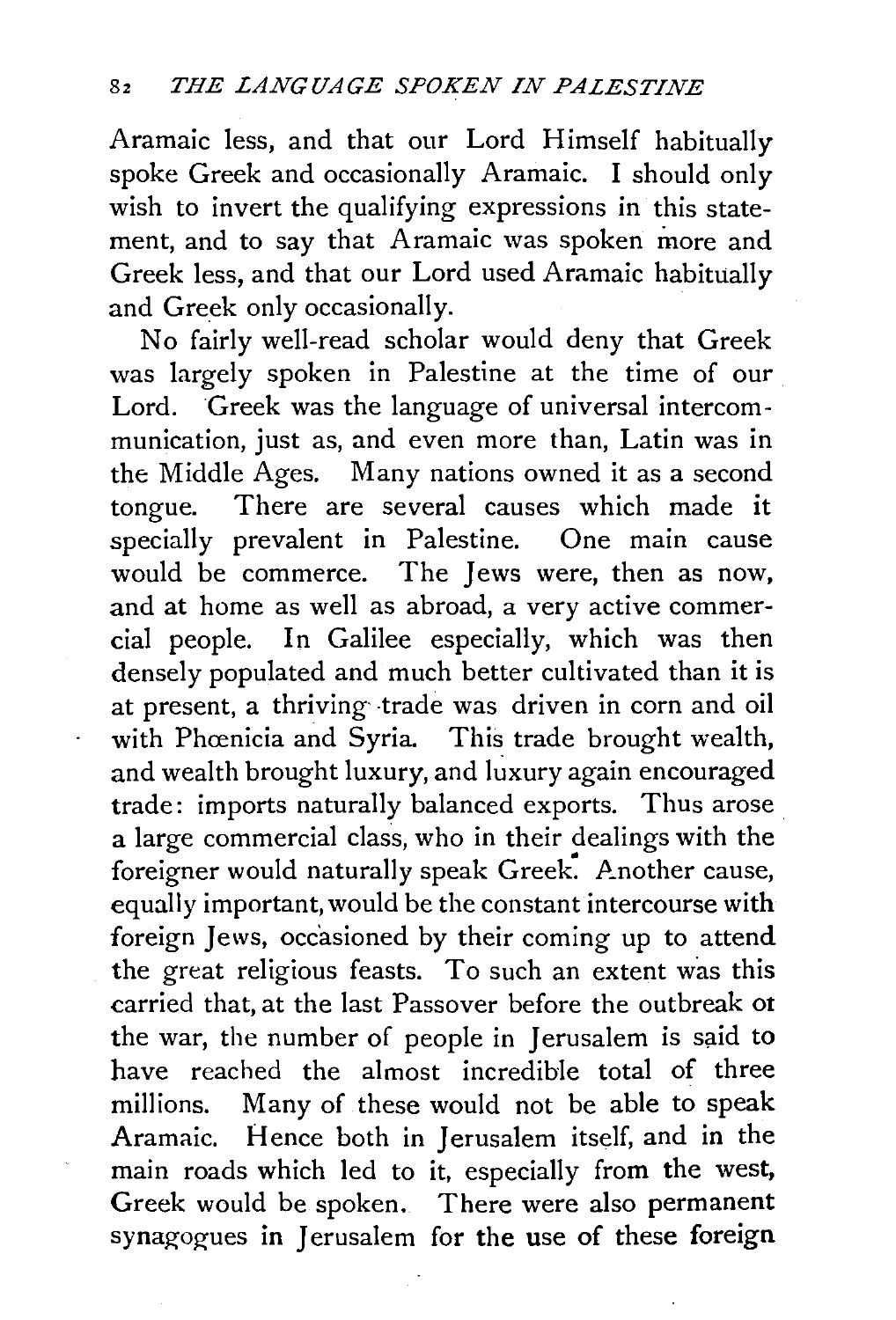Jews, and very probably at Cæsarea and elsewhere. A third cause would be the direct influence of the dynasty of the Herods, who were especially addicted to Greek manners and customs. Foreigners themselves, they all -courted the favour of Rome, and shewed but slight sympathy for Judaism. Herod Agrippa I. was the only exception to this. His short career (A.D.  $41-44$ ) was enough to win for him the enthusiastic regard of the people as the one truly patriot king. Herod Agrippa II. tried, but not quite successfully; to combine the two things. To the house of Herod was due the construction of wholly Greek towns such as Cæsarea, Stratonis, and Tiberias. The court and surroundings of Herod the Great and Archelaus at Jerusalem, and of Herod- Antipas in Galilee, would be -centres of Hellenizing influences. Something must also be allowed for the influence of heathen colonies like Decapolis. The scattered cities that formed this confederation were founded by the Romans on their conquest of Syria in B.C. 65. No exact particulars have come down to us as to the language spoken by them. Isolated from each other as they were, and exposed to the influences of the neighbouring populations, we should naturally expect them to be bilingual, only in different proportions from the Jews. Many of the first inhabitants would probably be Syrians, who .spoke a dialect of Aramaic very similar to that of Palestine. They would be therefore quite as likely to adopt Aramaic as Greek.<sup> $I$ </sup> We must add, lastly, the in-

<sup>I</sup> Dr. Roberts lays too much stress upon the use of the words "E $\lambda \eta \nu$ , "E $\lambda \eta \nu$ ig. These must not be pressed as at all necessarily implying the use of the Greek language. The phrase *'Iovoaioi re kai* "E $\lambda \lambda \eta \nu \epsilon$  is constantly used in the New Testament as an exhaustive division of mankind. The word " $E(\lambda \wedge \eta \nu)$  is frequently ~and not in substance wrongly) translated in our Versioa by "Gentile:" *e.g.,* John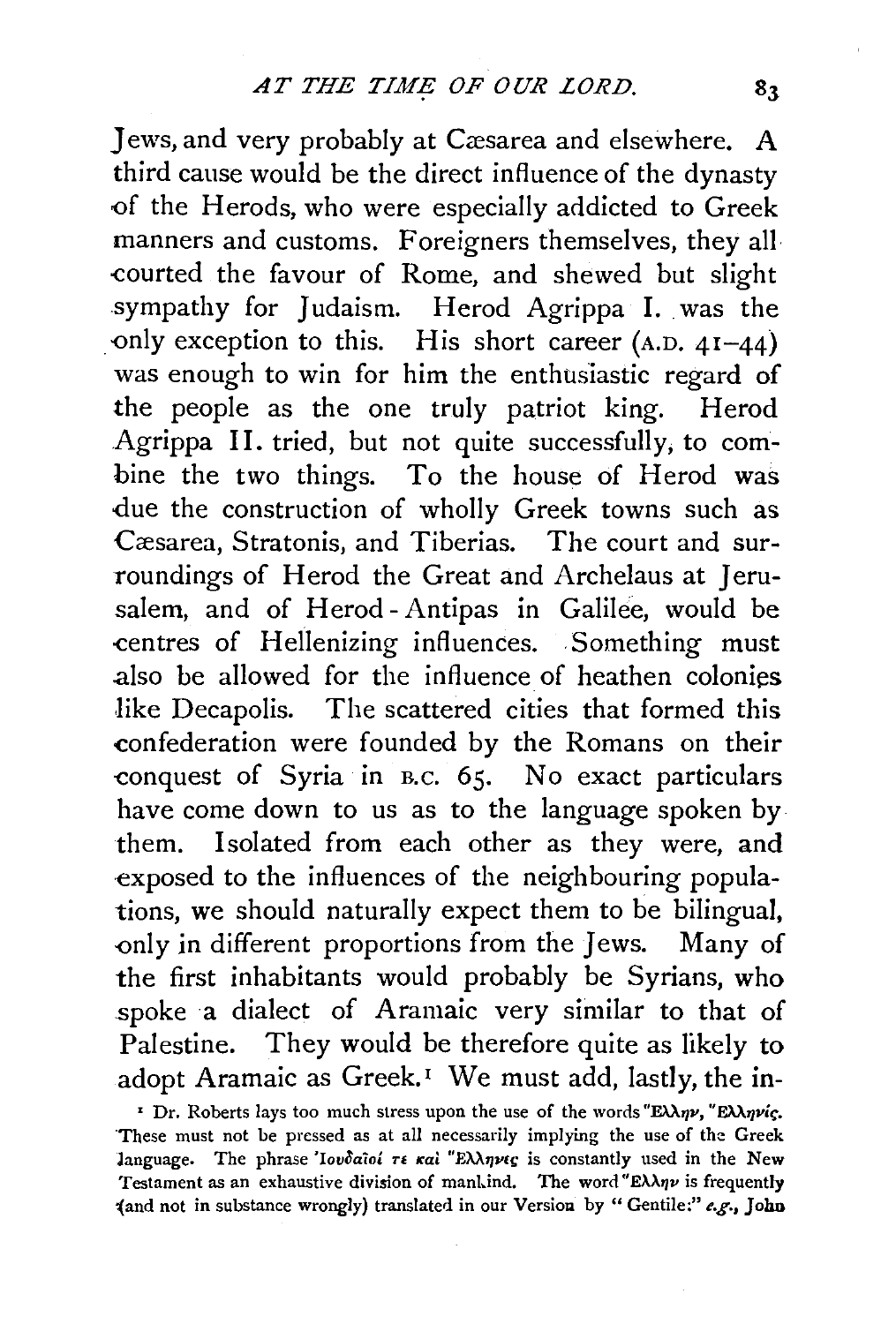fluence of a few individuals like Gamaliel and Josephus, wiser and more liberal than the rest of their countrymen, who made a special study of the Greek learning.

But in spite of all these Hellenizing influences, the great kernel of the nation remained true to its traditions. Iewish life was made up of violent contrasts. If there was one current setting strongly in the direction of Hellenizing, there was another setting just as strongly in the opposite direction. The fury which burst out in the great rebellion against Rome had long been secretly gathering. The frequent insurrections. shewed that the old Maccabæan spirit was still not extinct. The mass of the nation hated all that was Greek. Along with some expressions of toleration are others which breathe the fiercest spirit of intolerance. " The later fanatical Rabbis, both before and after the· destruction of Jerusalem, and in the death-struggle against Rome under Hadrian, excluded the friends or the foreign literature from eternal life ; they laid the same curse upon those who educated their sons in thewisdom of the Greeks *(chochmat jewanit)* as upon the possessors of swine; while others, who were milder, permitted the reading of Homer as the reading of a [private] 'letter.'<sup>1</sup> But the stricter Rabbis merely expressed the national spirit. Not only Origen, but Josephus also - notwithstanding his coquetting with the foreigner-bear witness to the instinctive repugnance of the nation."2

vii. 35 ("The dispersed among the Gentiles"); Rom. iii. 9 ("Both Jews and Gentiles"); I Cor. x. 32 ("Neither to Jews nor Gentiles"), &c.

<sup>1</sup> *Tr. Sanhedr.* (R. Akibha): "Nec eum participem esse vitæ æternæ, qui librosalienigenamm legit. Execrabilis esto, qui alit porcos, execrabilis item qui docet filium suum sapientiam Græcam." Dr. Keim also refers to Gfrörer, *Jahrh. Heils.* p. 115; Herzfeld, iii. pp. 254 et seq.; Jost, iii. 99. For the English reader we may add Farrar's "Life of Christ," vol. i. p. 91, and *Excursus* iv"

<sup>2</sup> Keim, *Geschichte Jesu von Nazara*, i. 228 (E.T.).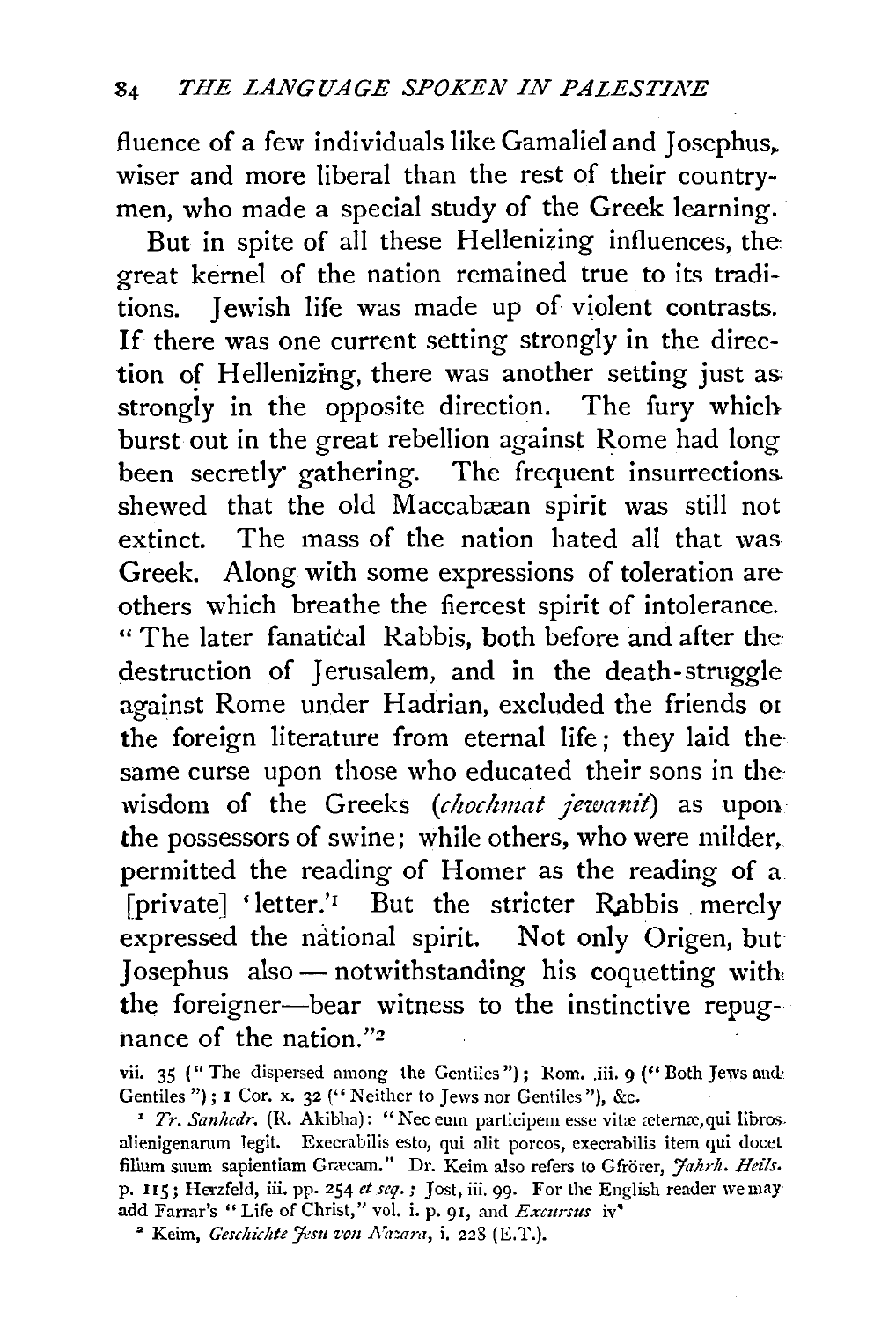This seems to me, I confess, a much truer picture of the real spirit of Judaism than that which is presented to us by Dr. Roberts. It is difficult to see how even a party in the nation can have uttered execrations on those who brought up their sons in the Greek learning when Greek was the habitual language of *all* the rest of. their countrymen. I know that Dr. Roberts (in his larger work) repeatedly asserts that these expressions of violent antagonism belong only to the time of the war (or, I suppose, the two wars) with the Romans. But the whole tenour of Jewish history is decidedly against this. The Jewish character did not change backwards and forwards like a shuttlecock. The hatred of the foreigner and of things foreign was not begotten in a day. The line of Jewish history is marked by a constant succession of risings and struggles, in which national, religious, and social elements were combined, all the way from the death of Herod to the final destruction of the Jewish nationality under Hadrian.

History, however, bears but a secondary place with Dr. Roberts. The evidence for his views is chiefly literary. What that evidence is it now remains for us to see.

And here, in pursuance of the principles laid down at the outset, I propose first to put on one side a number of arguments that, trying to weigh them with candour, I cannot regard as decisive. All *a priori*  arguments I willingly give up-with just the proviso that arguments drawn from the historical background cannot strictly be called *a priori*. I know that it has been usual to lay stress upon the Aramaic phrases- $Ephphaiha$ , Talitha cumi, &c. — occurring in the Gospels. These seem to me to be quite as compat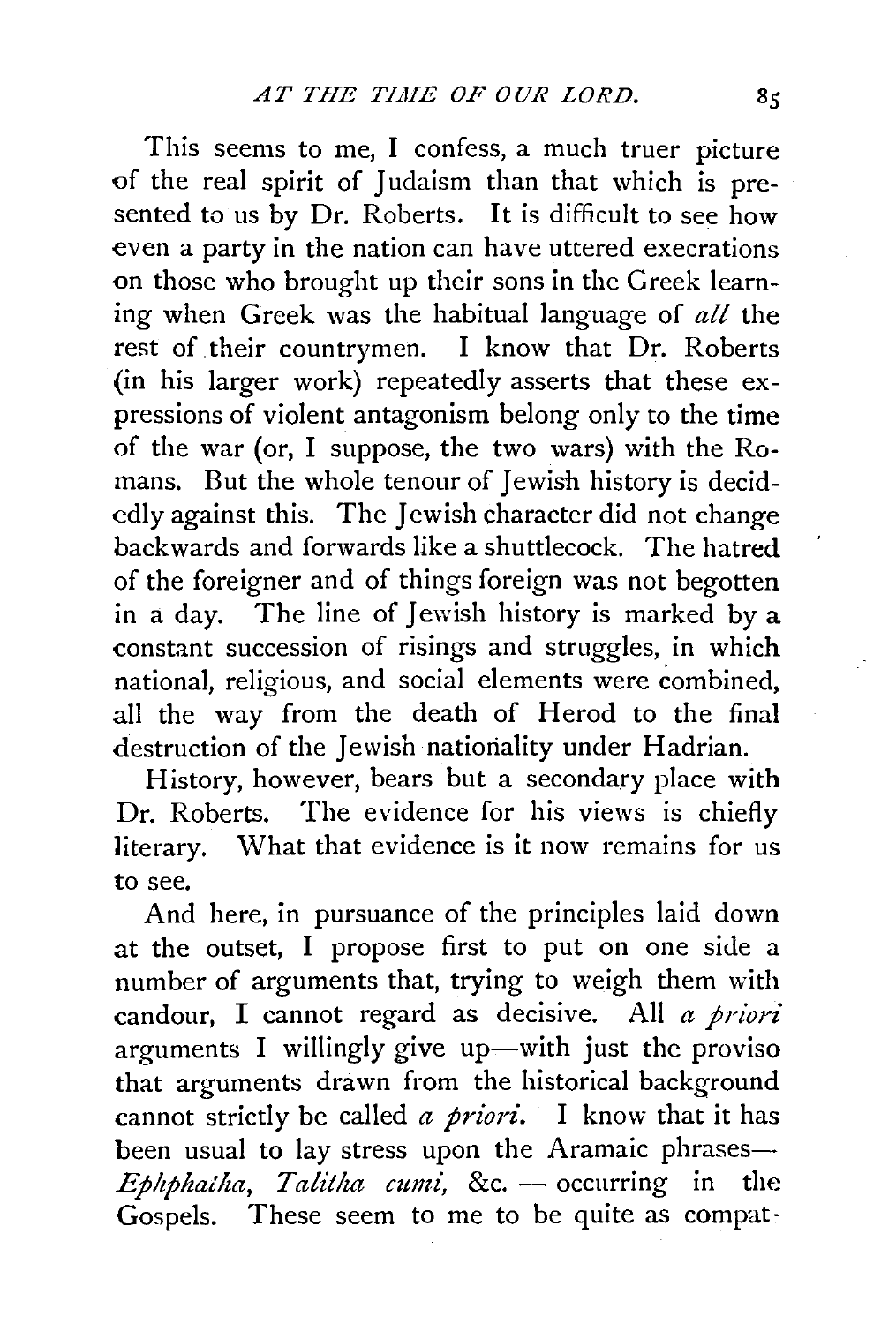ible with one hypothesis as with the other. They may represent an exceptional use of Aramaic, or they may represent an habitual use of it. No one can positively say which. Again, I do not wish to contest the possjbility that the Syrophœnician woman may have spoken Greek. I think it more probable that she did not, but that may pass. No very great argument can be drawn either way from the inscription on the cross, because it does not mark the proportions in which the different languages were spoken. Dr. Roberts has given an ingenious explanation of the surprise of the Roman officer at finding that St. Paul could speak Greek (Acts xxi. 37), which is probably the right one. The surprise may have had its ground in the fact that the officer supposed him to be a certain obscure Egyptian. Dr. Roberts·also seems to me to be suggesting a truth, though not the whole truth, when he makes the address. of St. Paul to the Jews in Aramaic (Acts xxi. 40) an act of policy intended to remove the prejudice against him as a Greek.

All these concessions I am prepared to make to Dr. Roberts. But, on the other hand, I am afraid he will think me rather exacting when I claim to be allowed to put aside as equally indecisive a great number of arguments of his own. Indeed, I can hardly regard any of the arguments that are derived from the New Testament as really very pertinent. Those, for instance, which are drawn from the Epistle to the Hebrews, seem to me to be singularly inconclusive. In the first place, it is very uncertain that it was written to Palestinian Jews at all. The points urged by Dr. Roberts in support of this amount to the barest probability, and are obviously quite insufficient to build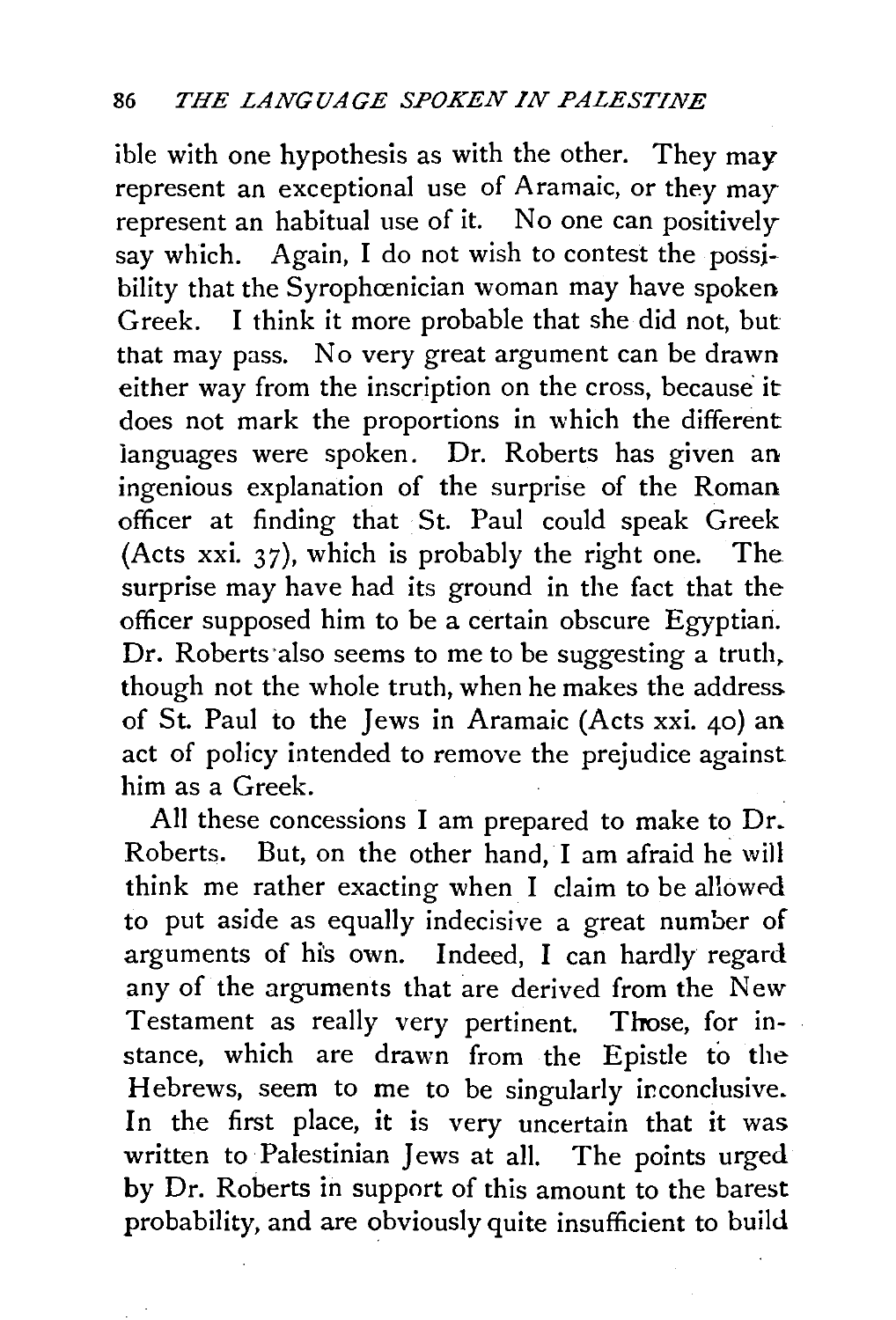a further argument upon. Besides, in the case of a letter there are two persons or sets of persons to be considered-not only those to whom it is addressed, but also the person by whom it is written. Now, supposing the author to have been a thoroughly Hellenized Jew, like Apollos or St. Luke, why should he not write in Greek? On any hypothesis, quite enough of his readers would understand that language to make the letter worth writing. If a non-resident landlord wished to make some communication to a parish in Wales, he would write to the vicar or to his agent in English. But if the person of the writer may be taken to accqunt for the Epistle to the Hebrews, that of the readers accounts for 1 Peter and the Epistle of St. James. Both these are written expressly to the Jews of the Dispersion, and the only language that most of these would understand would be Greek. St. James, by his position at Jerusalem, would naturally be brought much in contact with these Hellenized Jews, and would so acquire a more correct Greek style. Or, apart from this, there was dothing to hinder any individual from learning Greek with a greater or less degree of correctness. St. Peter, it is rather probable, did not write his Epistle for himself. A very old tradition, dating back from the early part of the second century, and repeated frequently in that century, says that he took Mark for his dragoman or interpreter  $(\epsilon_{\rho\mu\eta\nu\epsilon\upsilon\tau\eta\varsigma})$ . St. Paul, we know, wrote little with his own hand. Not a few of the peculiarities of style in the apostolic writings are probably to be accounted for by the extent to which they made use of amanuenses. A greater amount of latitude was allowed to the scribe sometimes than at others. The Revelation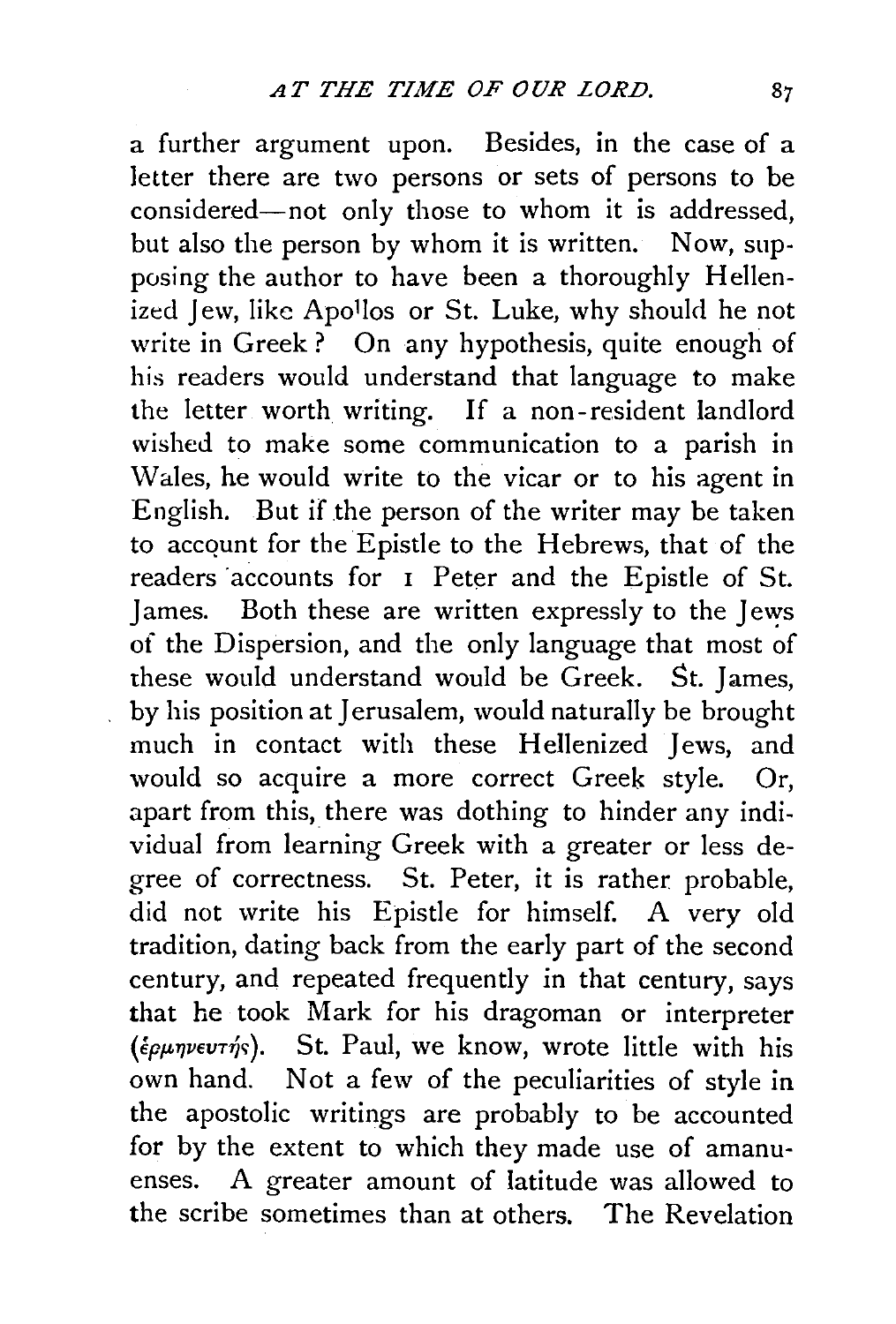of St. John is a good example of the kind of Greek that would naturally be written by a native of Palestine. It abounds in solecisms that would jar upon a Greek ear. The Gospel represents the same style. refined by fifteen or twenty years of contact with a Greek-speaking people.

Nor can I attach any real conclusiveness to the arguments derived from the Gospels. All the main points can be explained quite easily on the other hypothesis. One is almost surprised to see an argument like that from the presence of people from Decapolis among the audience of the Sermon on the Mount seriously put forward. Dr. Roberts admits that Aramaic was the vernacular tongue of Palestine.<sup>1</sup> The cities of Decapolis were not collected together in a single district, but were scattered over a considerable extent of country. Surrounded, therefore, by the vernacular, they could not fail to be influenced by it. They must have been also more or less bilingual. But supposing the audience to have consisted partly of persons who understood Aramaic well and· Greek only imperfectly (as many, if not most, of the Galilean villagers must have done), and partly of people who understood Greek well and Aramaic only imperfectly (as some of the Decapolitans may have done), why should the first class have been sacrificed to the second, any more than the second to the first? But I see that Dr. Roberts admits the hypothesis,<sup>2</sup> which is now held by a majority of critics, that the so-called Sermon on the Mount may not really have been delivered upon a single occasion. But if so, how shall we really deter-

<sup>1</sup> THE EXPOSITOR, vol. vi. p. 376.

• Ihii. vol. vi. p. I5l· "Sermon (or, if you will, sermons)."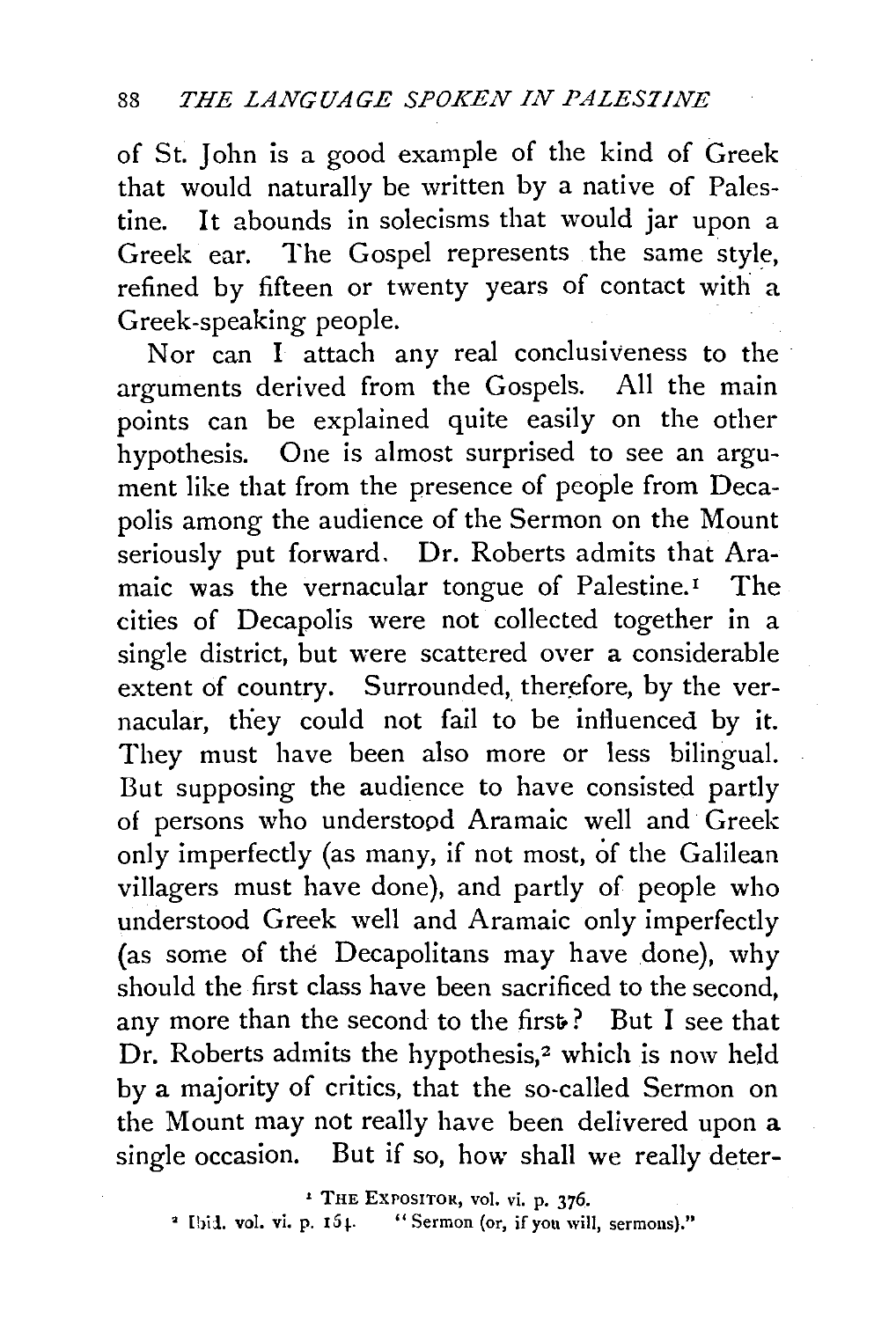mine in what way the different parts of it were brought home to the hearers ?

Again, Dr. Roberts lays much stress upon the fact that the quotations in the Gospels are, for the most part, taken from the Septuagint. But this can only be done by arguing from a series of assumptions, none of which have any certainty. Dr. Roberts is doubtless aware that the quotations from the Old Testament in the Gospels are thought almost universally by critics at the present day to be due, in their form at least, to the Evangelists. I know that he himself holds a peculiar view on that point, and that he has indeed peculiar views as to the composition of the Synoptic Gospels generally. I am quite ready to admit the great difficulty of the problem which these Gospels present, and I doubt very much whether it has received as yet the final solution. But I am afraid the theory put forward by Dr. Roberts will not bear detailed examination. It would take us too far from our present subject to enter into this here, but I will undertake to give the proof of what is said, in case it should be required. In the mean time it is not easy to see why the ordinary theory does not explain the facts as well as Dr. Roberts's. Two, certainly, of the Synoptic Gospels-the second and third-were written, the one by a Gentile, the other by an Hellenist, for Gentile or Hellenistic readers. It is therefore only natural that the Septuagint should be made use of in them. A third Evangelist, St. Matthew, wrote for Jewish Christians, and here we have the remarkable fact that the quotations from the Old Testament which are peculiar to this Evangelist shew a recurrence to the Hebrew text, while those which are common to him with the other Synoptists retain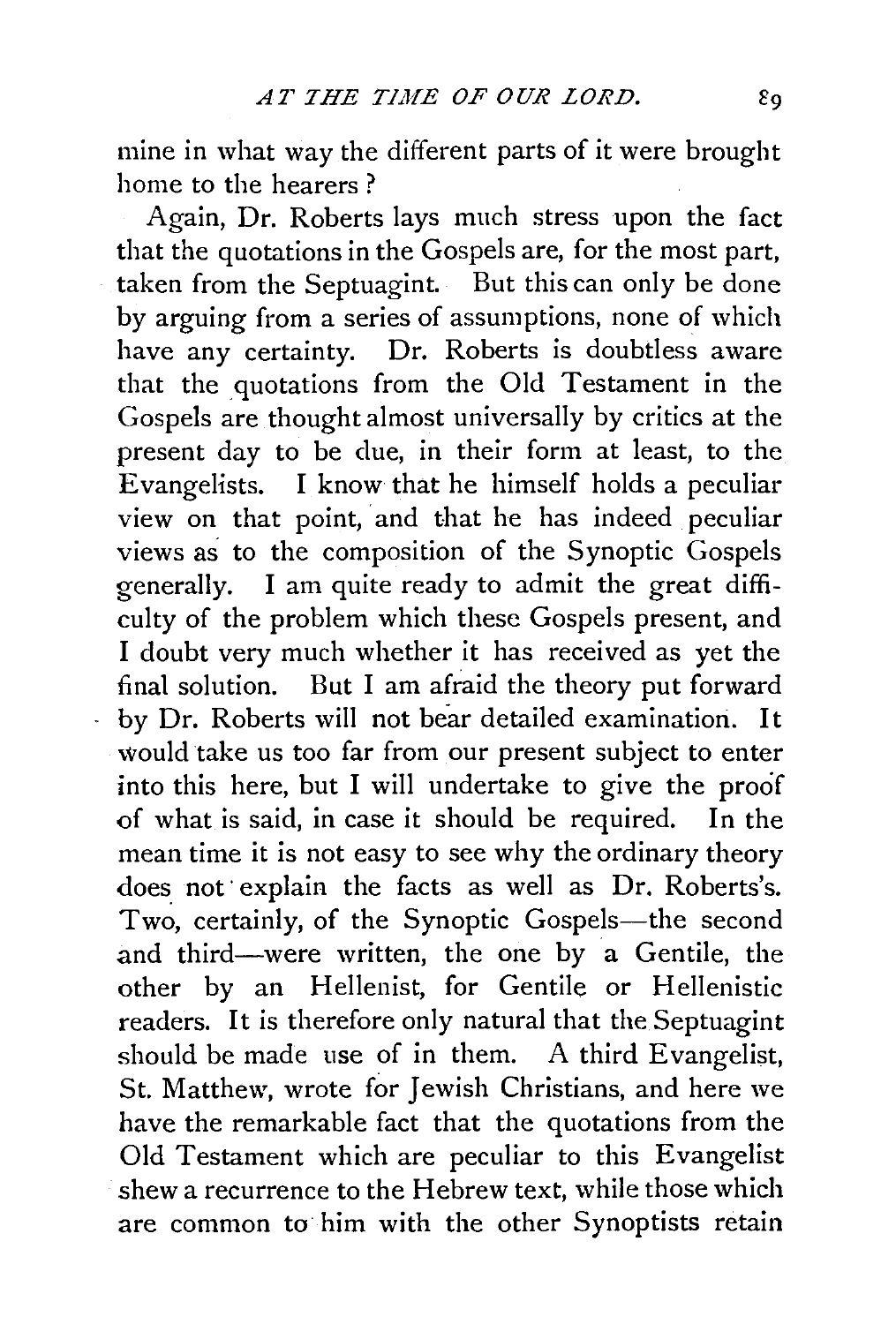their Septuagint colouring.<sup>1</sup> This would seem to shew, precisely what we should have expected, a Hebraizing tendency in the author. In the parts peculiar to himself he goes back to the Hebrew, in those which he has in common with the rest he keeps to the same Hellenized tradition, or draws from the same document. Thus, at the only point where we should have any reason to expect a study of the Hebrew, we find it.

The reason why the Gospels that have come down to us are all in Greek is, that at the time when the Gospels were composed, the immense majority of Christians were either of Gentile or Hellenistic extraction. In hardly any part of the world did Christianity make so little way as among the native Jews. Even in Jerusalem itself, and but a very few years after our Lord's ascension, we already find that foreign Greek-speaking Jews formed an important part of the Church, so much so that a special order had to be appointed to see that justice was done them in the administration of alms. And yet the first Gospel of wh.ch we have any record was in Aramaic. No matter what the relation of this Aramaic Gospel to our present St. Matthew, there certainly *was* such a Gospel, and it was doubtless for a time the Gospel of the Aramaic - speaking Christians: Even the heretical branches of that body had Aramaic Gospels of their own. But, practically speaking, the great war broke up the Church of Judæa. From that time onwards the Palestinian section of the Aramaic Church sank into insignificance, while Christianity passed over from the Jews to the Hellenists and the Gentiles.

<sup>&</sup>lt;sup>1</sup> See Holtzmann, *Die Synoptischen Evangelien*, p. 259; Westcott, "Introduction to the Study of the Gospels," p. 2II, &c.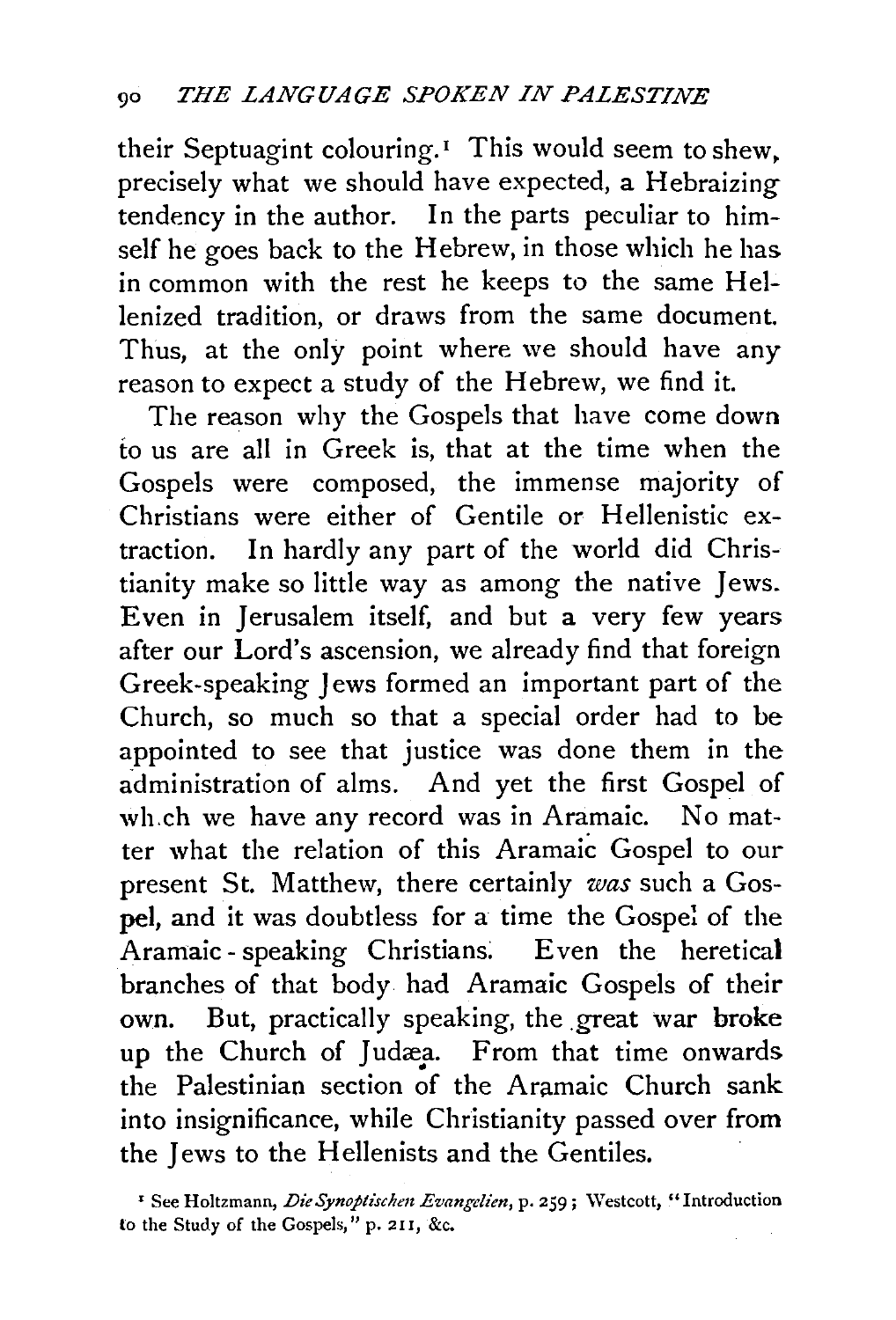So much having been said with a view to clear the ground of what I cannot but think irrelevant matter, we may come now to the positive side of the evidence. This, I venture to think, may really be compressed within small limits. There are two passages of Josephus which seem to me to decide the whole question ; but before I come to them, I should be glad to make a few remarks on some other portions of the subject.

To take, first, the New Testament. There are several passages which Dr. Roberts thinks do not tell against his opinion, which, however, seem to me to be much more consistent with the view to which he is opposed. The Aramaic language is expressly mentioned more than once in the historical books. In one instance there is an allusion to the particular dialect spoken in Galilee. \Ve are told in Matthew xxvi. *73,*  Mark xiv. *70,* that St. Peter was discovered to be a Galilean by his dialect; arid in exact accordance with this we learn from the Talmud that the Galileans were taunted by the Jews with their faults of pronunciation. They could not properly distinguish between the gutturals, and pronounced the *sh* with a lisp, and so on. 1 Here, we should have thought, was very fairly conclusive evidence upon the whole case. It seems to prove that Aramaic was the language *commonly* spokenthe vernacular tongue both in Galilee and Judæa. If Greek was spoken, therefore, it must have been as the exception, and not as the rule. Dr. Roberts, however, does not seem to admit this. He says, ''Granting that" St. Peter spoke Aramaic on this occasion, "it proves nothing against the proposition which I have endeavoured to establish: It is, on the contrary, in

<sup>1</sup> See Meyer, ad loc.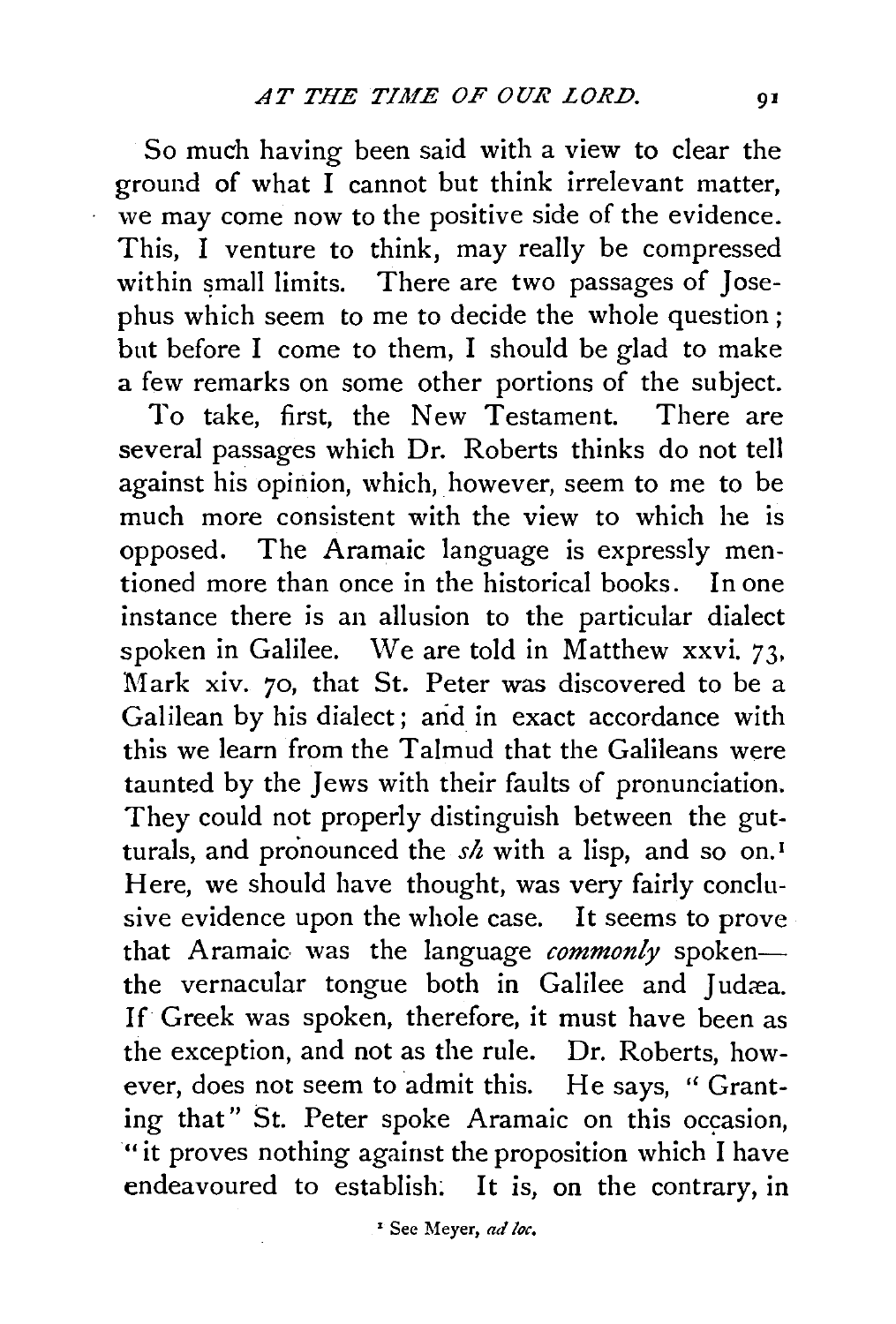closest accordance with the view which has been here exhibited of the relation subsisting between the two languages. It was exactly in such circumstances as those referred to that we should expect the vulgar tongue of the country to be employed ; and it is surely nothing strange that the dialect of it which Peter was accustomed at times to speak in Galilee should now be stated to have been found somewhat different from that generally prevalent in Jerusalem." $\Gamma$  Dr. Roberts just saves himself by inserting the words "at times." If he had said, "which Peter spoke habitually in Galilee," that would be all for which I should contend. But-I must needs ask the question $-S$  "the vernacular language," "the vulgar tongue" of a country (as Dr. Roberts himself calls Aramaic in Palestine), spoken only *at times?* Is not the *vernacular* language of a country *the* language ? Was the language of England, after the Norman Conquest, French or English? Is the language of Wales, at the present day, English or Welsh? To come exactly to the point at issue, can we suppose that our Lord Himself habitually used any other language than the vernacular? If the field of his ministry had not been Palestine, but Wales, or the highlands of Scotland, as they are now, would He have habitually spoken English?

Again, we read in Acts i. 19, that the death of Judas "became known unto all the dwellers at Jerusalem; insomuch as that field is (rather 'was') called in their proper tongue ( $\tau_{\hat{H}}$  *ibia bianékita airáv*) Aceldama, that is to say, The field of blood." The word "Aceldama" is Aramaic. We therefore naturally argue that Aramaic was "the proper tongue" of Jerusalem : again, all for

<sup>1</sup> THE EXPOSITOR, vol. vi. pp. 365, 367.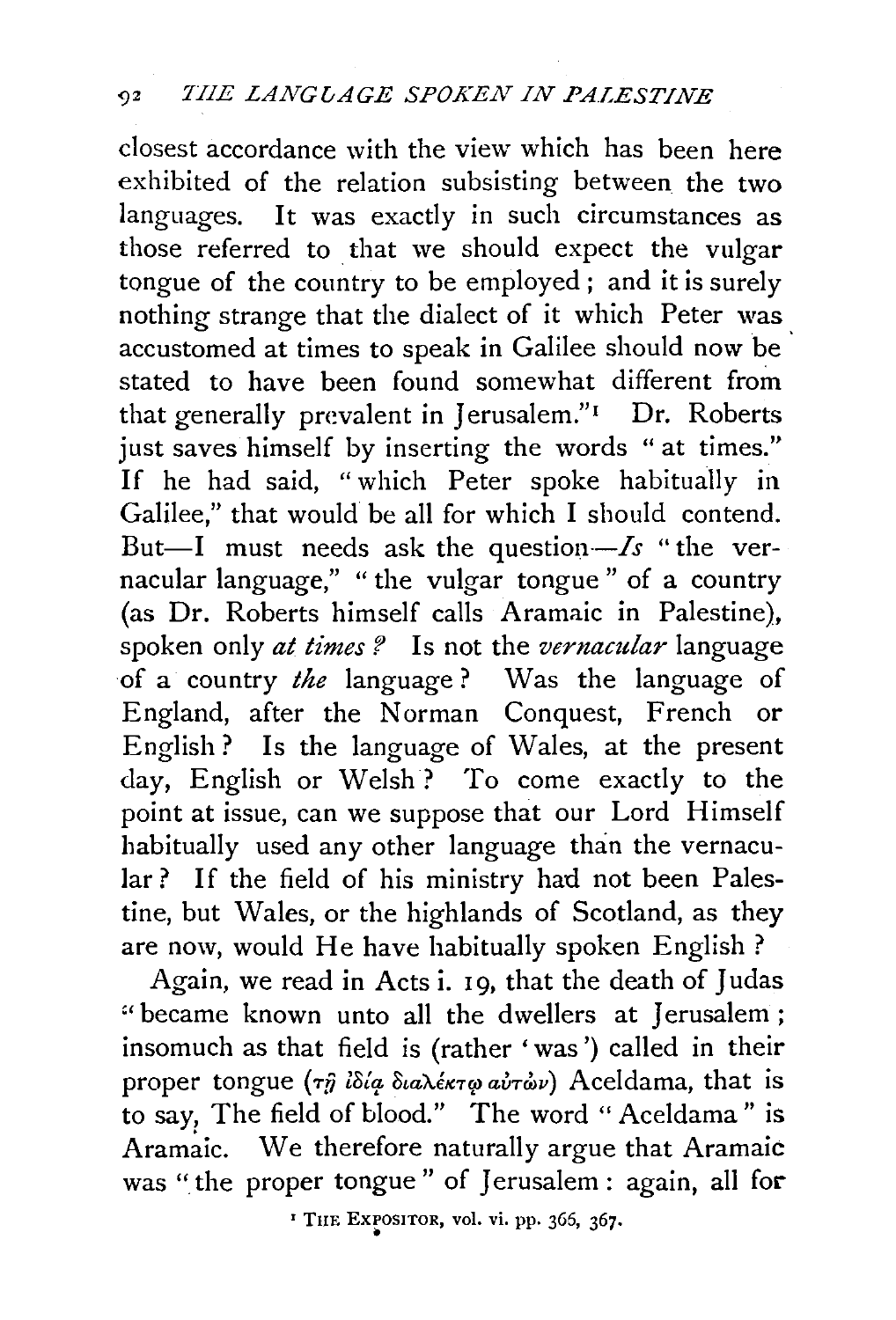which I should contend. Dr. Roberts has not (I think) noticed this passage in his papers in THE EXPOSITOR. He has, however, in his larger work.<sup>1</sup> He there explains it by saying that the words belong to the speech of St. Peter, and are not an added note or comment by St. Luke. He goes so far, indeed, as to argue that St. Peter himself is speaking Greek, because he introduces the Aramaic word as belonging to a tongue distinct from that in which he is speaking. All turns upon the point whether the words are really those of St. Peter. In form I do not deny that they are-in fact they can hardly be. Dr. Roberts must be aware that it is frequently the custom of the New Testament writers to mingle their own comments with the discourses they are recording, without any clear mark of distinction. This is especially' the case in the Gospel of St. John. And so here, though the words in point of form are attributed to St. Peter, in substance they must really belong to the historian. The disciples could not need to be told of a fact which was already known to all Jerusalem, and which had happened only a few days before to a former member of their own body. Nor is it likely that such a fact could really have become known to all Jerusalem in so short a time, or that the Apostle could allude to the name given to the field as a past historical fact (κληθήναι, aor., "was called"). Common-sense considerations like these must be taken account of in exegesis, especially with writers so little bound by the laws of formal literary composition as the Evangelists. The undistinguished mixture of narrative and comment is simply a crudeness of style.<sup>2</sup>

<sup>&</sup>lt;sup>\*</sup> "Discussions on the Gospels." Second edition, p. 305.

<sup>•</sup> 2 So the " majority of commentators," according to Dr. Hackett in his very sound and judicious Commentary on the Acts. Dr. Roberts, while quoting Alford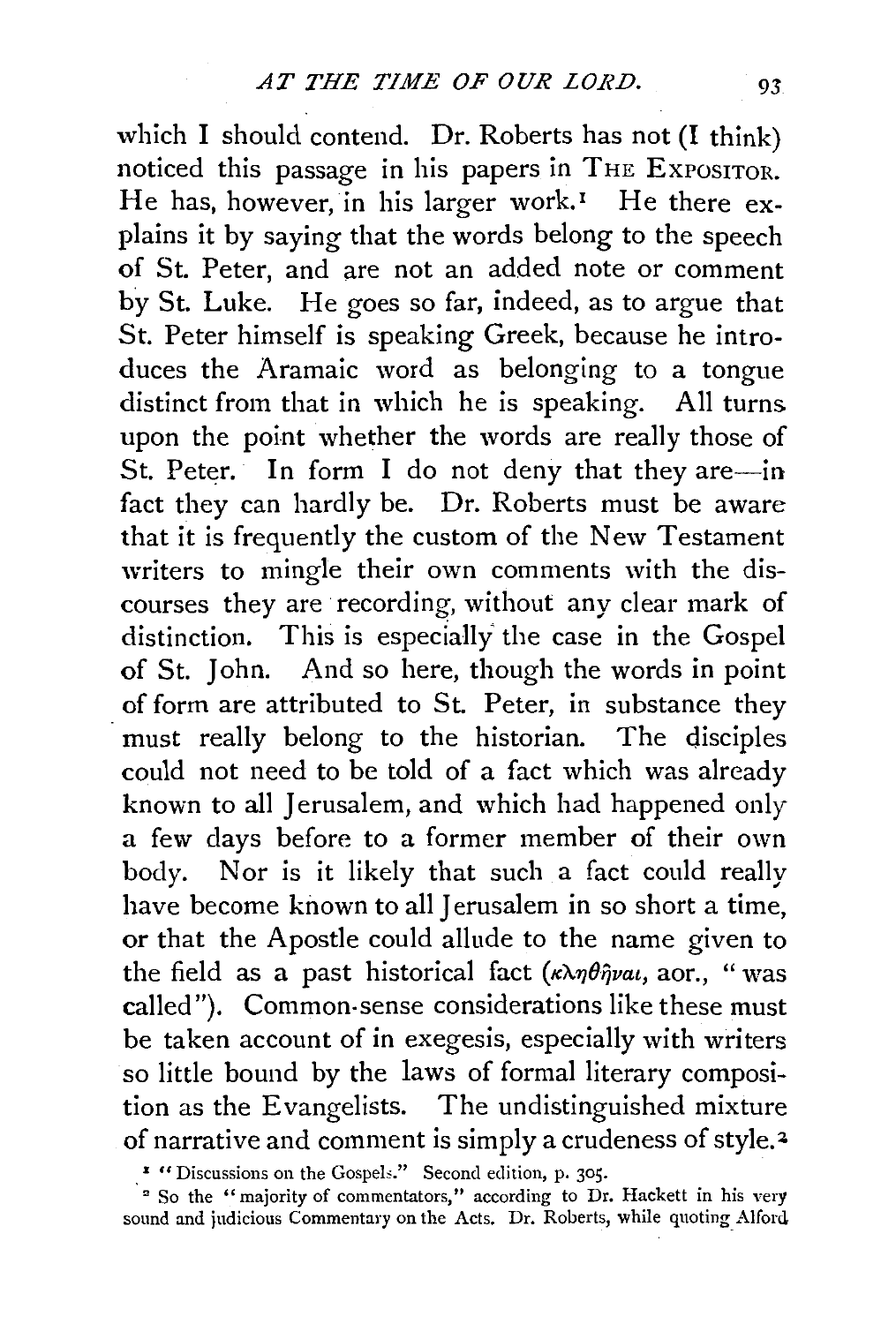I have already said that Dr. Roberts's explanation of St. Paul's address to the Jews in Aramaic (Acts xxi. 40), and their consequent attention, seems to me to be a part of the truth. They did expect to be addressed in Greek, and it was therefore an act of policy in the Apostle to speak to them in their native Aramaic, and so shew that he was not a foreigner or a teacher of foreign doctrines. But their very repugnance to foreign doctrines extended also to foreign speech. We shall see this proved from oth r sources, but it might naturally be inferred from the present passage. The increased attention of the Jews was probably due at once to their satisfaction at hearing the Apostle speak in their own tongue, and also to the greater intelligibility of what was said. Still, as this cannot be proved for certain, I shall not press it against Dr. Roberts.

Of Talmud and Targums I shall say little, for two reasons ; first, because I am no Rabbinical scholar myself, and should be obliged to collect all I had to say at second-hand; and, secondly, because I know (from the larger work<sup>1</sup>) that Dr. Roberts attaches only a slight weight to these sources. Yet I cannot but think that this is a mistaken estimate, and I doubt whether we shall ever have a satisfactory scientific statement of the case until the references in the Talmud have been more thoroughly examined and sifted, and the antiquity and antecedents of the Targums more fully ascertained. What is needed, in fact, is an examination of the whole Jewish literature, beginning with the fragments of Aramaic embedded in the canonical Books of Daniel and

in support of his view, forgets to notice that both Alford and Meyer (whom Alford closely follows) regard the two phrases,  $\tau\tilde{y}$  *idia dualisty airws* and  $\tau\omega r'$  lorry *xwpiov alluaroc, as <i>inserted into the speech* ("zwei eingewobene Erlauterungen :"  $\frac{1}{2}$  Meyer) by St. Luke. •  $\frac{1}{2}$  "  $\frac{1}{2}$  "Discussions on the Gospels," p. 297.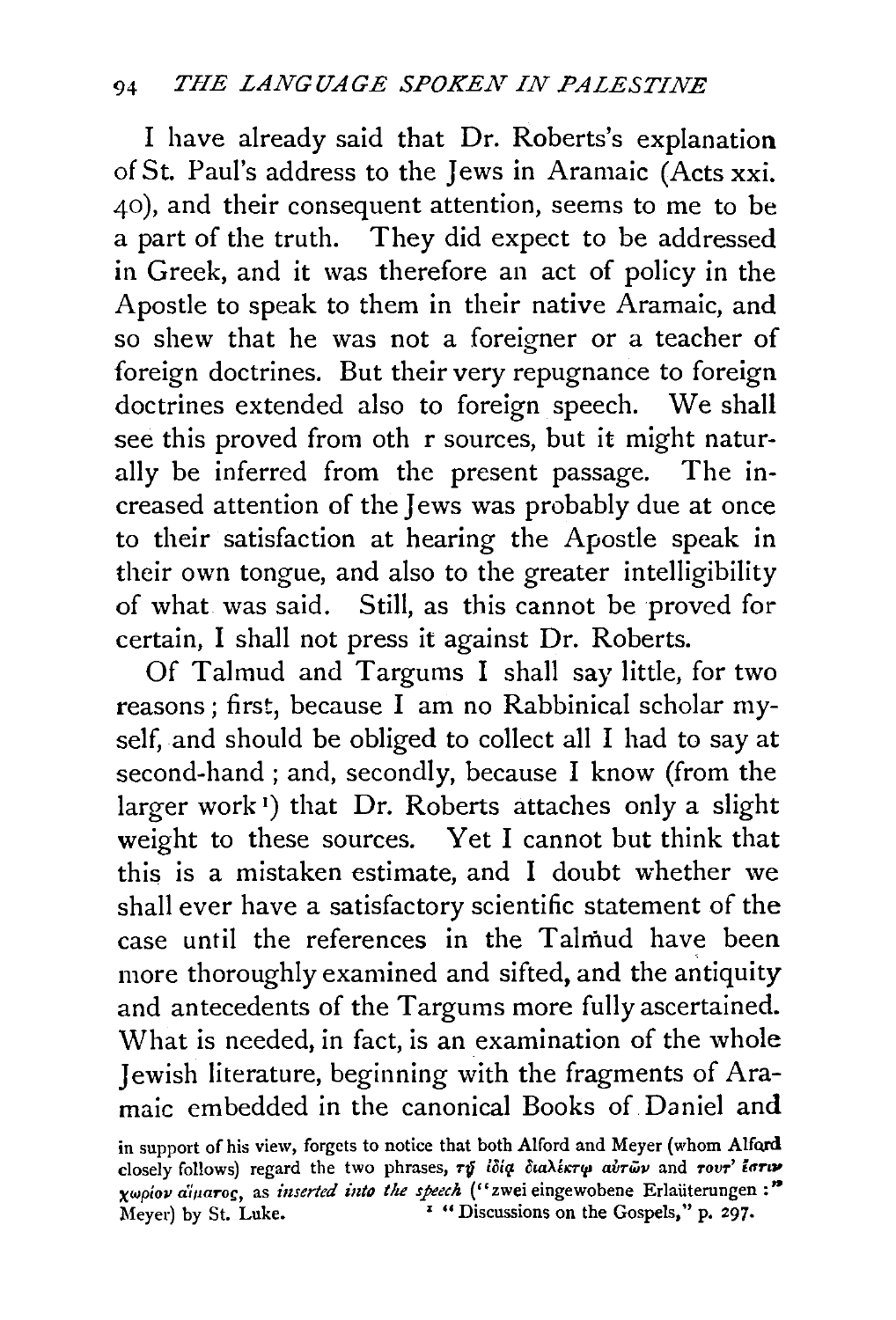Ezra, extending over the whole of the Apocrypha (and many of these books, though now preserved only in Greek, appear to have had undoubtedly Hebrew, *i.e.,*  Aramaic, originals 1), and ending with the final elaboration of the Jerusalem Talmud and the committing to writing of the Jerusalem Targum. If this were done, and all the allusions, direct and indirect, were carefully collected, it would be more possible than it is at present to trace the history of western Aramaic speech and its real relations to the Greek. It seems on the face of it highly improbable that there should be a great breach of continuity in this history. It would be very strange if at the beginning of the period parts of the Scriptures themselves should have been written in Aramaic, and at the end of the period the Aramaic paraphrases of Scripture, long orally transmitted, were fixed in writing, while in the middle of the same period the Books of the Old Testament were habitually read in another and foreign tongue. It would be especially strange if the interval in which this is said to have been the case was (as we know that it was) a time of passionate national aspirations and excited patriotic feeling. But indeed I suspect that, apart from probabilities, there is considerable evidence, direct or indirect, that this was not the case.<sup>2</sup> The Targum of the Book of  $J$ ob is

<sup>1</sup> The Book of Ecclesiasticus is expressly stated in the prologue to have been translated from the Hebrew. The same statement is made in regard to the Book of Jubilees, by St. Jerome. The best scholars assign a similar origin to the Books of Judith (" procul dubio," Fritzsche), I Maccabees ("constat," Fritzsche), Psalms of Solomon (" satis certum," Fritzsche). The reason why these bouks have come down to us in a Greek form is because they have been transmitted through Christian or Hellenistic channels. The Jewish nationality was practically destroyed in the two great rebellions and in the persecutions by the Christian successors of Constantine.<br><sup>2</sup> Let me commend to Dr. Roberts more especially Deutsch's "Literary Re-

mains," p. 328, from which it appears that the Mishnah, which itself dates from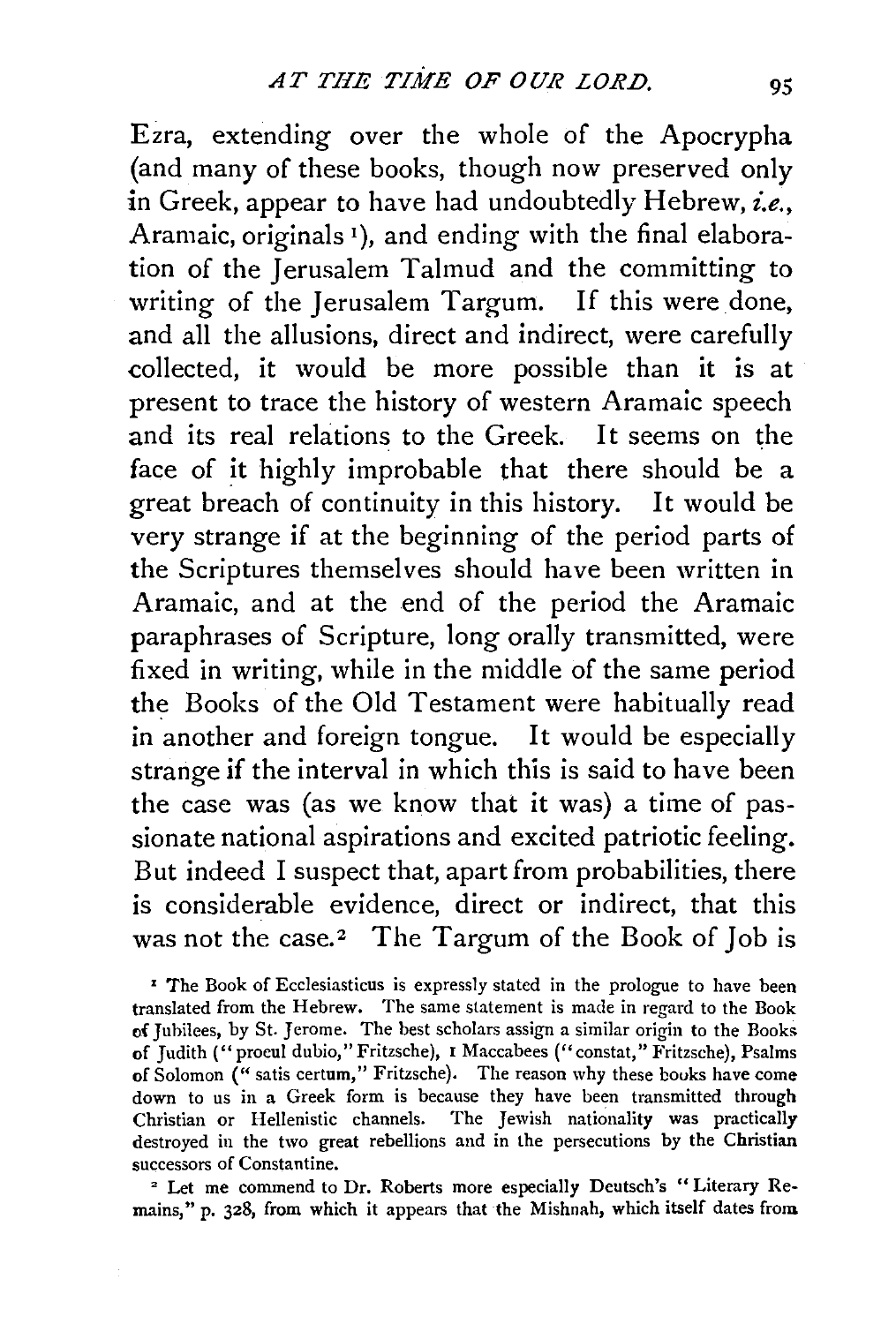known to have been written before the destruction of the Temple. A writer like Credner, examining the quotations from the Old Testament with a care and thoroughness of which it would be well if there were more in some of our English scholars, finds in several of them such marked coincidences with the text of the Targums as prove to his satisfaction the use of a Tar· gum by the Evangelist. Thus in Matthew xii. 18 the Evangelist, like the Targum of Isaiah xlii. 1, has  $\theta\eta\sigma\omega$ where the LXX. have  $\epsilon \delta \omega \kappa a$ , and both the Evangelist and the Targum give to the passage a Messianic application. Similarly, in the application of Jeremiah xxxi. 15, Credner thinks that a Targum has been used. In the quotation of Micah v. *2* he traces to this source the insertion of οὐδαμῶς (οὐδαμῶς ἐλαχίστη for ὀλιγοστός) and also the insertion of  $\dot{\eta}$ yov/ $\mu \epsilon \nu$ os - two very marked peculiarities. Credner sums up his researches on this section of quotations thus: " In several places the materials still at our command are sufficient to prove the intervention of a Targum, so that we are justified in coming to the conclusion that, wherever a connection with the Hebrew appears, this has not been caused by a direct recourse to the original, but has been brought about through the medium of a Targum." $I$  I merely quote this as the opinion of a scholar unsurpassed in this particular department, and not because I am in a position to check it myself. The coincidences, however, are striking.

But though, as I believe, the more accurate determination of the relation of Greek to Aramaic belongs specially to the Hebraist, the erroneousness of Dr. about A.D. 200, contains repeated references not only to oral but to written Targums, and these, it is known, came into use very gradually.

' See Credne:, *Edtriige,* il. 144-55•.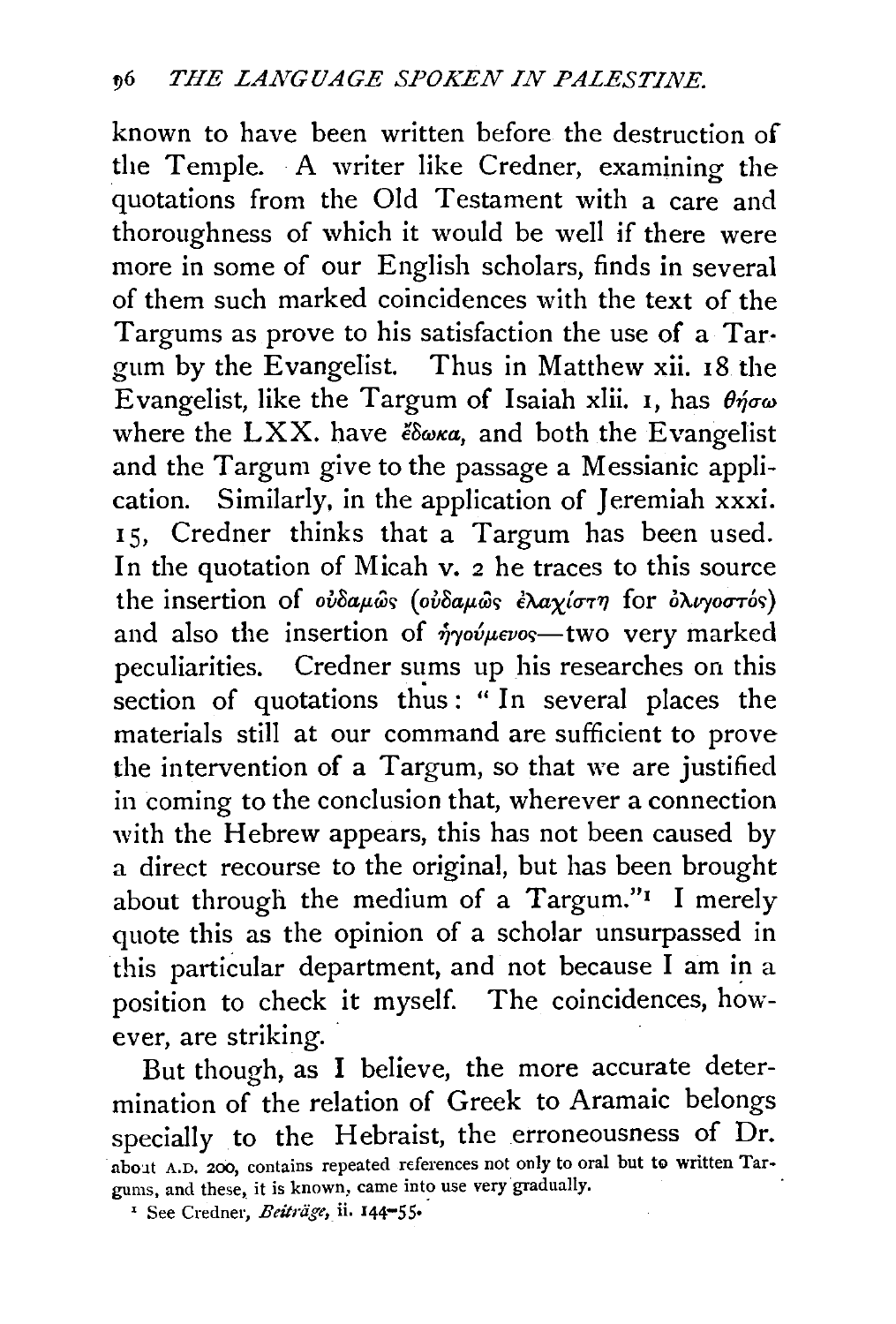countrymen. But even if the exaggeration were greater than it is, it is surely a very hasty logic to argue, as Dr. Roberts does,<sup>1</sup> that because the statement proves too much, it really proves nothing at all. The inference seems to me absolutely unavoidable that the Jewish deserters  $did$  as a rule speak Aramaic, and not Greek, just as he himself spoke Aramaic and not Greek when he addressed his besieged countrymen.

The other passage is the very well-known one at the end of the "Antiquities," which should be given entire, in order that the full force of it may be appreciated. "I am so bold as to say, now that I have completed the task set before me, that no other person, either Jew or Greek, with whatever good intentions, would have been able to set forth this history to the Greeks as accurately as I have done. For I am acknowledged by my countrymen to excel them far in our national learning. I also did my best to obtain a knowledge of Greek by practising myself in the grammar, though native habit prevented me from attaining accuracy in its use. $2$  For it is not our custom to honour those who learn the languages of many nations, and adorn their discourse with smoothly-turned phrases ; because this is considered a common accomplishment, not only to any ordinary free man (ελευθέρων τοΐς *-rvxovcn),* but also to such servants as care to acquire it;

<sup>2</sup> <sup>*1</sup></sub> Discussions on the Gospels," p. 291.<br><sup>2</sup> την δε περί την προφοράν άκρίβειαν πάτριος εκώλυσε συνήθεια. <sup>14</sup> Use "seems</sup>* to be the nearest English word for  $\pi \rho o \phi o \rho \dot{\alpha}$ , though it is not a very satisfactory rendering. The word covers both oral and written " production," in the one case " pronunciation," in the other case " style." πάτριος συνήθεια is referred by Dr. Roberts *(Disc. p. 288, &c.)* to the habit of speaking *Greek*, and not Hebrew. It is, however, hardly necessary to point out that Josephus is apologizing for the incorrectness of his Greek, on the ground that the Jews did not encourage the study of foreign tongues, of which Greek is obviously the one more especially in his mind.